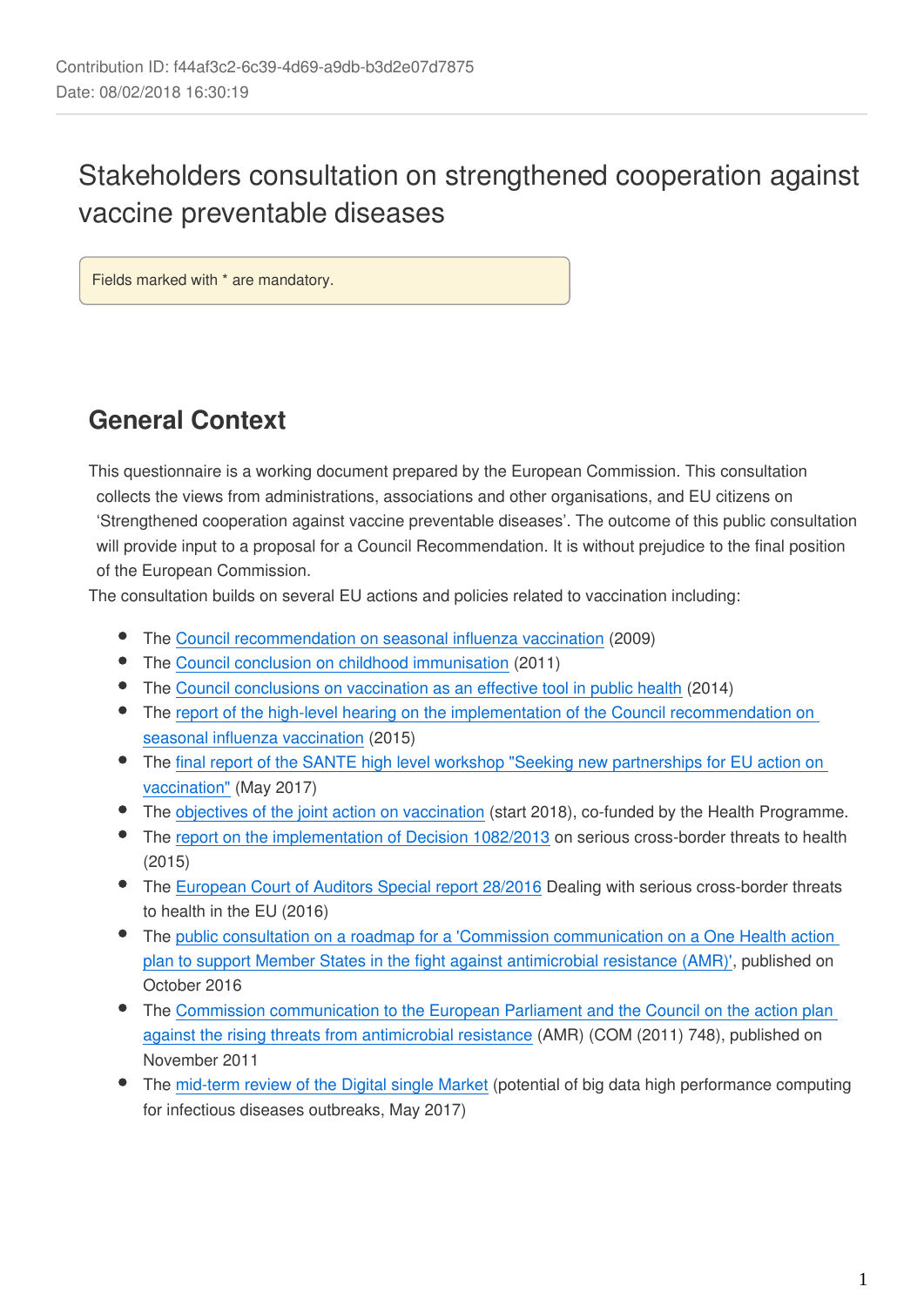# **A Short Introduction On Strengthened Cooperation Against Vaccine Preventable Diseases**

Vaccination is one of the most powerful and cost-effective public health measures developed in the 20th Century and the main tool for primary prevention of disease. Currently, Europe is facing avoidable large measles outbreaks in a number of countries. Even worse, Europe is exporting measles to other parts of the world. In addition, the risk of poliovirus re-introduction or importation to the EU remains a possibility, putting the current EU polio-free status at risk and undermining the global polio eradication initiative. Seasonal influenza vaccination currently prevents up to 37,000 deaths each year in the EU. Yet, seasonal influenza vaccination coverage rates in the majority of EU countries are significantly below the agreed objective of 75 % for elderly (Council Recommendation on seasonal influenza vaccination, 2009). Current challenges related to low and declining coverage, supply shortages and vaccine hesitancy require an urgent response. Council conclusions on vaccination as an effective tool in public health call on Member States and the Commission to develop joint actions in order to share best practices on vaccination policies. Furthermore the Council conclusions call on the Commission to identify synergies between vaccination and other EU policies and legislation, in particular as regards crisis management

and preparedness.

- In May 2017 the Commission organised the workshop "Seeking new partnerships for EU action on vaccination" to explore how cooperation at EU level can increase vaccine coverage, address shortages and strengthen routine immunisation programmes, taking into account possible synergies between vaccination and the use of antibiotics.
- To this end, a joint action on vaccination, co-funded by the Union´s Health Programme, will start in 2018, focusing on strengthened interaction of immunisation information systems, fostering of vaccine supply management, enhanced prioritisation of vaccine research and development, and tackling vaccine hesitancy.

# **Replies To The Questionnaire**

- We invite administrations, associations and other organisations members of the Health Policy Platform to take part in this consultation. A separate consultation has been launched for citizens.
- This consultation includes questions on vaccine hesitancy, sustainable vaccine policies in the EU and EU coordination on vaccination.
- This questionnaire will be available only in English and only answers in English will be taken into account. As answers to the entire questionnaire are mandatory, we have reserved the option 'Don't know / No opinion' for such cases.
- The questionnaire should take about 30 minutes to complete and there are several open questions where you can add your own comments/recommendations.

## INFORMATION ABOUT THE RESPONDENT

Please provide the following data on your organisation/association/administration:

#### **\***Please indicate the name of your organisation/association/administration

European Federation of Nurses Association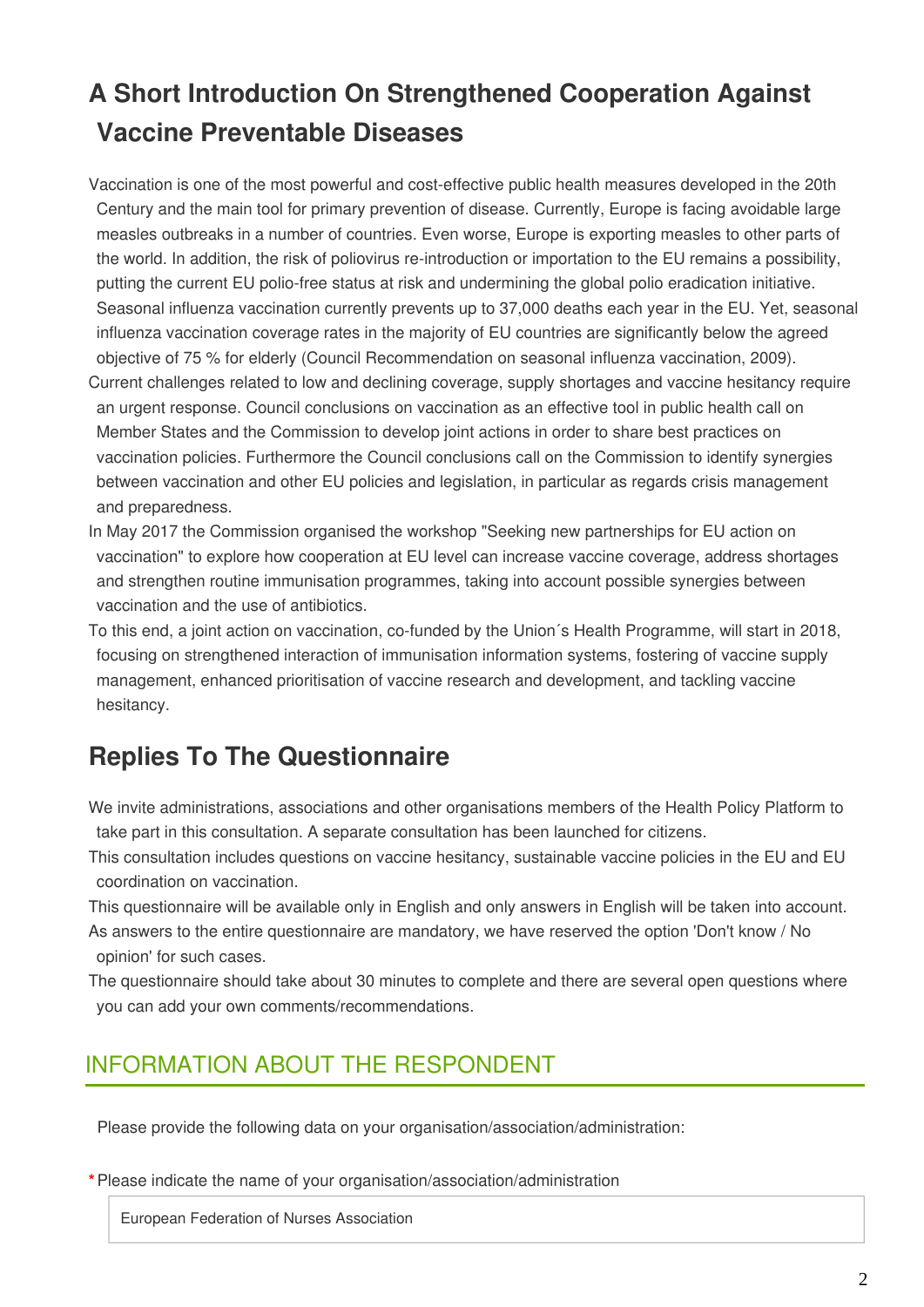#### **\***Postal address of the organisation

Clos du Parnasse, 11A B-1050 Brussels Belgium

**\***Type of organisation

professional association

**\***Please enter the country where your organisation/association/administration is based

**Belgium** 

**\***Are you an umbrella organisation/association representing the interests of the stakeholders you indicated above

<sup>O</sup> Yes

© No

**\***Please specify the geographic coverage of your organisation/association/administration

- **O** International
- <sup>O</sup> European
- C National
- C Subnational/local

**\***Please indicate whether your organisation/association/administration is listed in the Transparency Register:

- Yes
- © No

**\***Please specify identification number

87872442953-08

In the interest of transparency, organisations and associations have been invited to provide the public with relevant information about themselves by registering in Transparency Register and subscribing to its Code of Conduct.

## IDENTIFICATION OF RESPONDENT

Please provide the following data:

**\***Name, Surname (please note that you can still opt for your answers to remain anonymous when results are published)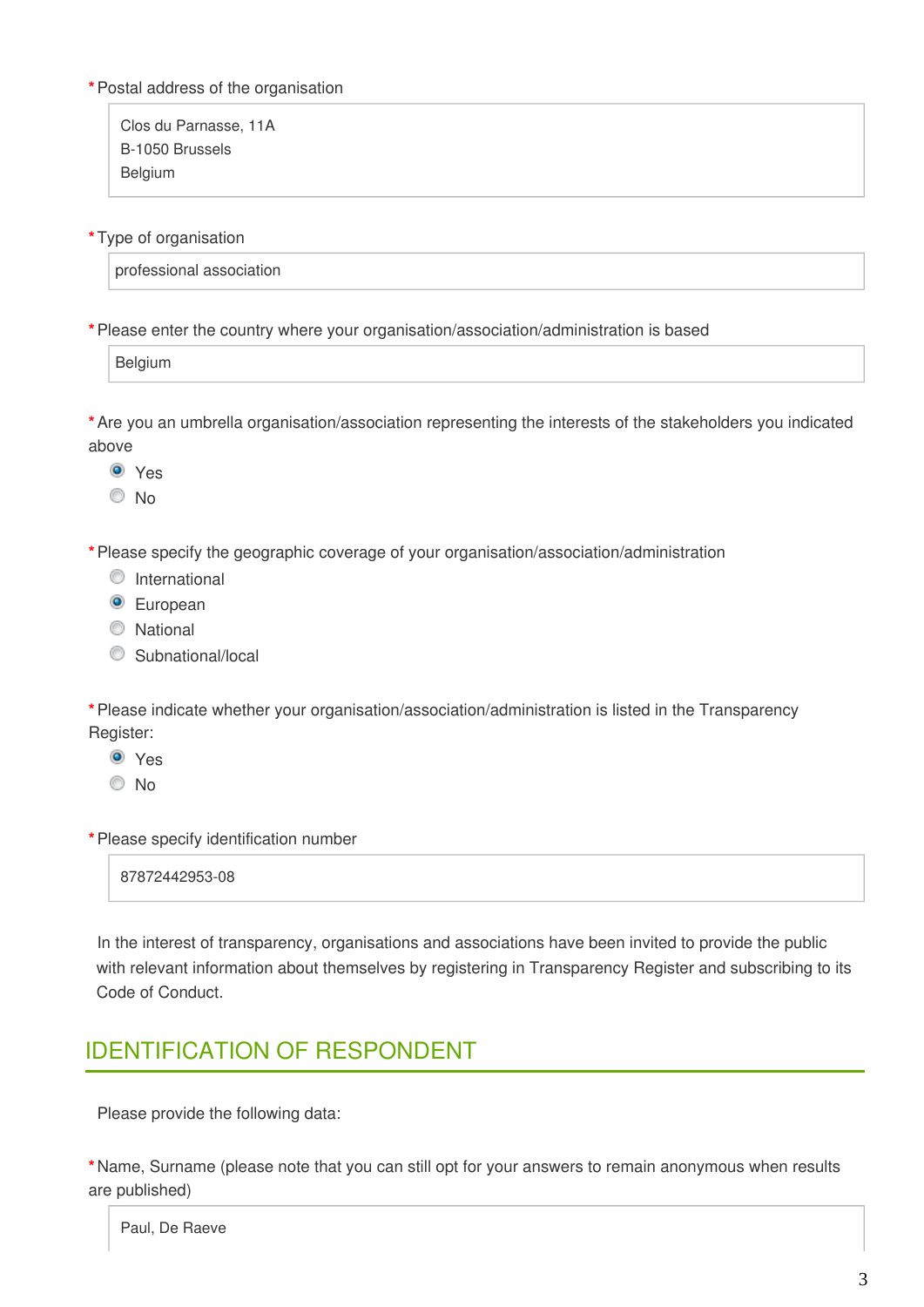#### **\***Country of residence

Belgium

**\***Please enter your e-mail address (this data will not be made public)

efn@efn.be

- **\***Do you consent to the Commission publishing your replies?
	- Yes (I consent to the publication of all my replies and any other information I provide, and declare that none of it is subject to copyright restrictions that prevent publication)
	- Yes, only anonymously (My replies can be published, but not any information identifying me as respondent)

Please indicate if you have work experience in any of these areas (more than one answer possible)

- $\nabla$  Vaccination
- $\Box$  Pharmaceutical industry
- $\triangledown$  Healthcare sector
- Social care sector
- **Education sector**
- $\Box$  Health/social insurance sector
- **Public administration**
- **\***Are you a healthcare professional?
	- <sup>O</sup> Yes
	- <sup>O</sup>No

## PILLAR I: TACKLING VACCINE HESITANCY

Vaccine hesitancy refers to delay in acceptance or refusal of vaccines despite availability of vaccination services. Vaccine hesitancy is complex and context specific varying across time, place and vaccines. It includes factors such as complacency, convenience and confidence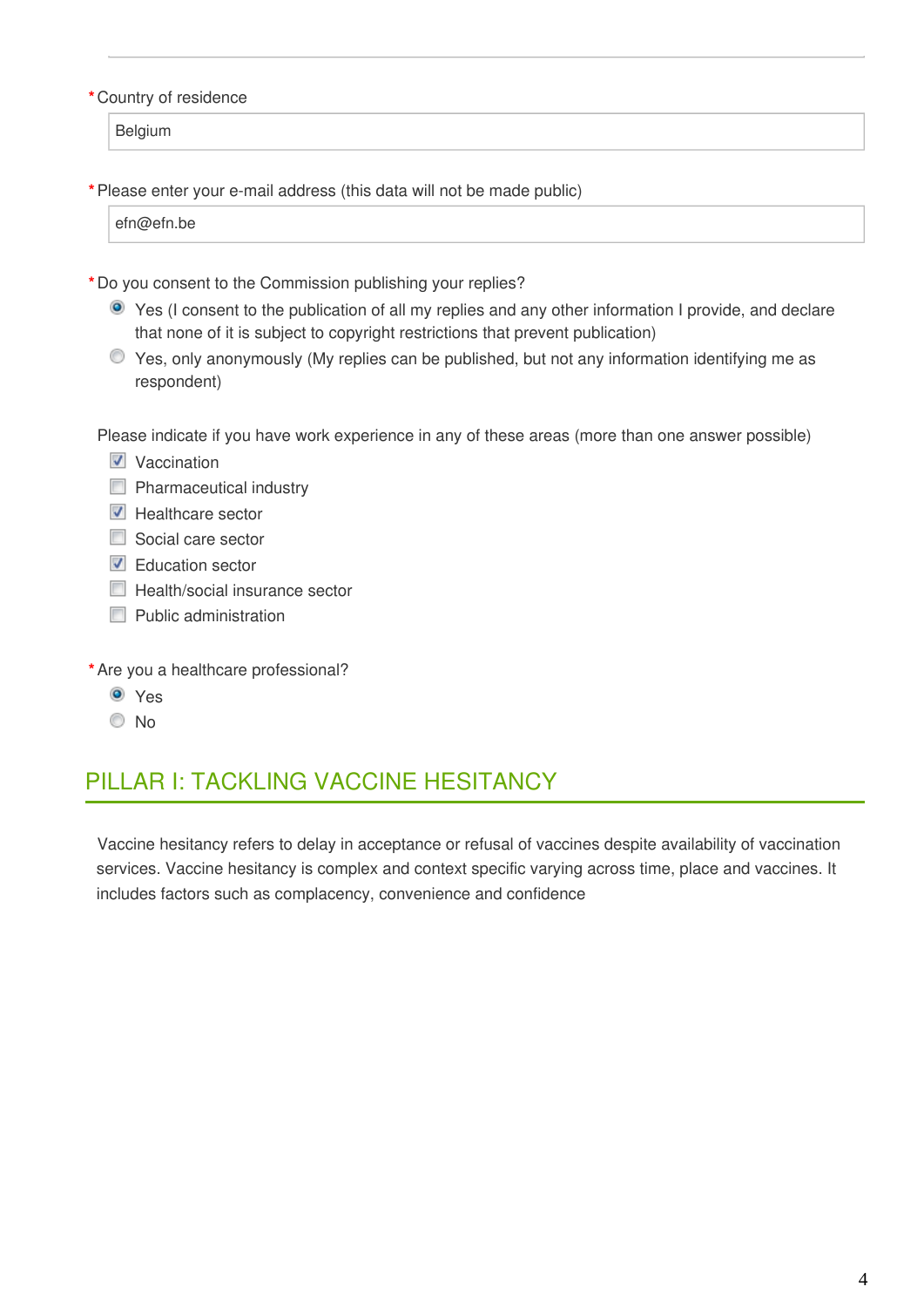1.1 Who do you believe are the most important actors in promoting the use of recommended vaccination?

|                                                                             | Not<br>important | Somewhat<br>important       | Important      | Very<br>important | Most<br>important | Don't<br>know /<br>No<br>opinion |
|-----------------------------------------------------------------------------|------------------|-----------------------------|----------------|-------------------|-------------------|----------------------------------|
| * Civil society                                                             | 0                | $\bullet$                   | 0              | 0                 | 0                 | 0                                |
| *European<br>Commission                                                     | 0                | 0                           | 0              | $\circledcirc$    | ⊙                 | ⊙                                |
| *European<br>Parliament or other<br>EU institutions                         | ∩                | $\bullet$                   | ∩              | ∩                 | ⊙                 | ∩                                |
| *Famous people                                                              | 0                | $\bullet$<br>$\bullet$<br>⊙ | 0              | 0                 | 0                 | 0                                |
| *Friends, peer groups                                                       | 0                |                             | 0              | 0                 | 0                 | 0                                |
| *Healthcare providers<br>(e.g. doctors, nurses)                             | ◉                |                             | 0              | 0                 | $\bullet$         | ⊙                                |
| * International<br>organisations (e.g.<br>WHO)                              | ⋒                | ⋒                           | ۰              | ∩                 | ⊙                 | ∩                                |
| *Media                                                                      | 0                | 0                           | $\circledcirc$ | 0                 | 0                 | 0                                |
| *Member States                                                              | 0                | 0                           | 0              | $\bullet$         | 0                 | 0                                |
| *Non-governmental<br>organisations (NGOs)                                   | ◉                | ⊙                           | $\bullet$      | 0                 | ⊙                 | ⊙                                |
| * Other public<br>services (school<br>programmes, health<br>campaigns, etc) |                  |                             | ∩              | ⋒                 | ۰                 | ⋒                                |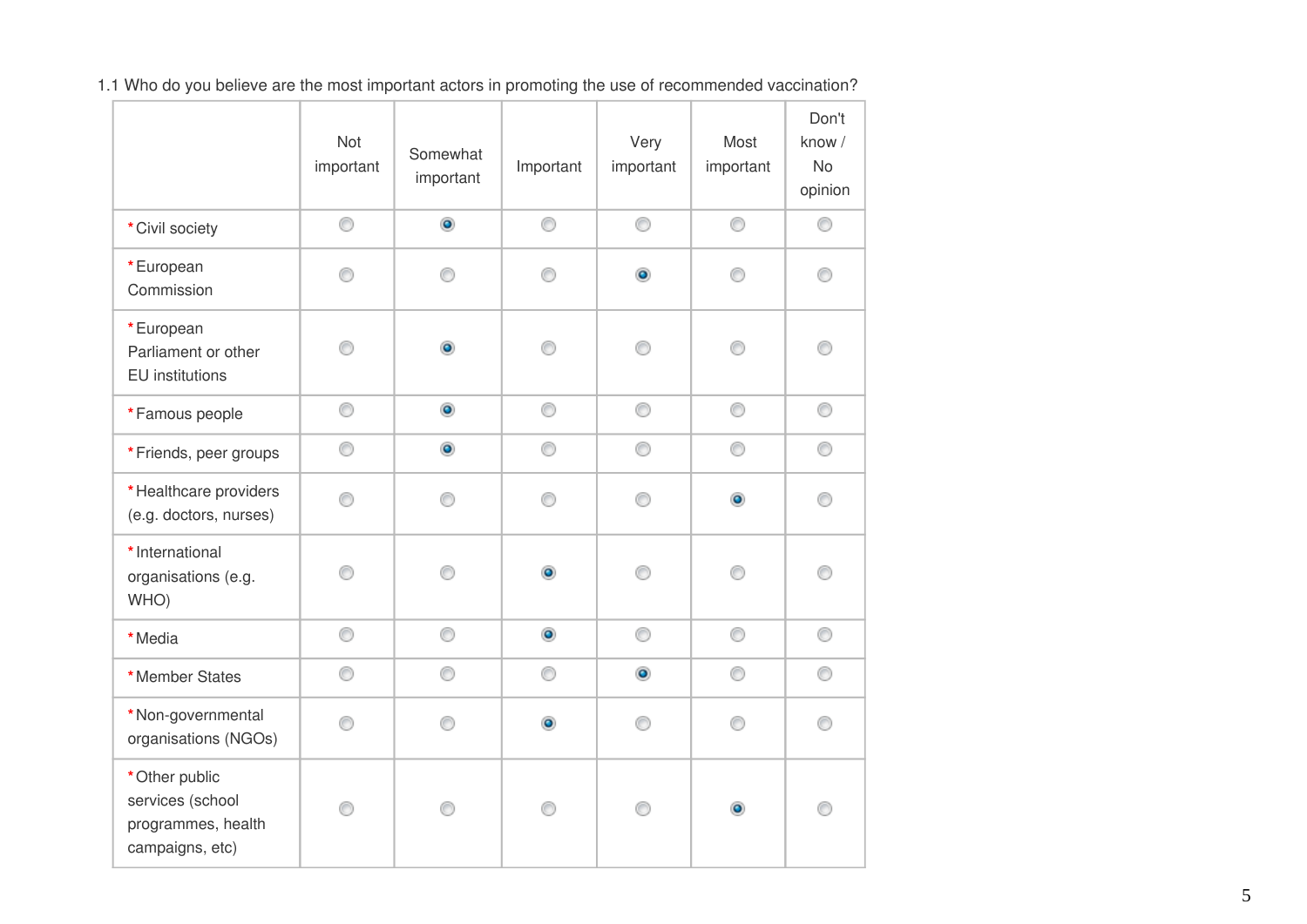| * Parents, family<br>members | C | C         | $\bullet$ | O         | C | C |
|------------------------------|---|-----------|-----------|-----------|---|---|
| * Patient groups             |   |           |           | $\bullet$ |   |   |
| * Pharmaceutical<br>industry | € | $\bullet$ |           | €         | C |   |
| * Pharmacists                |   | $\bullet$ |           | C         | C |   |
| *Religious leaders           |   | ٥         |           | €         |   |   |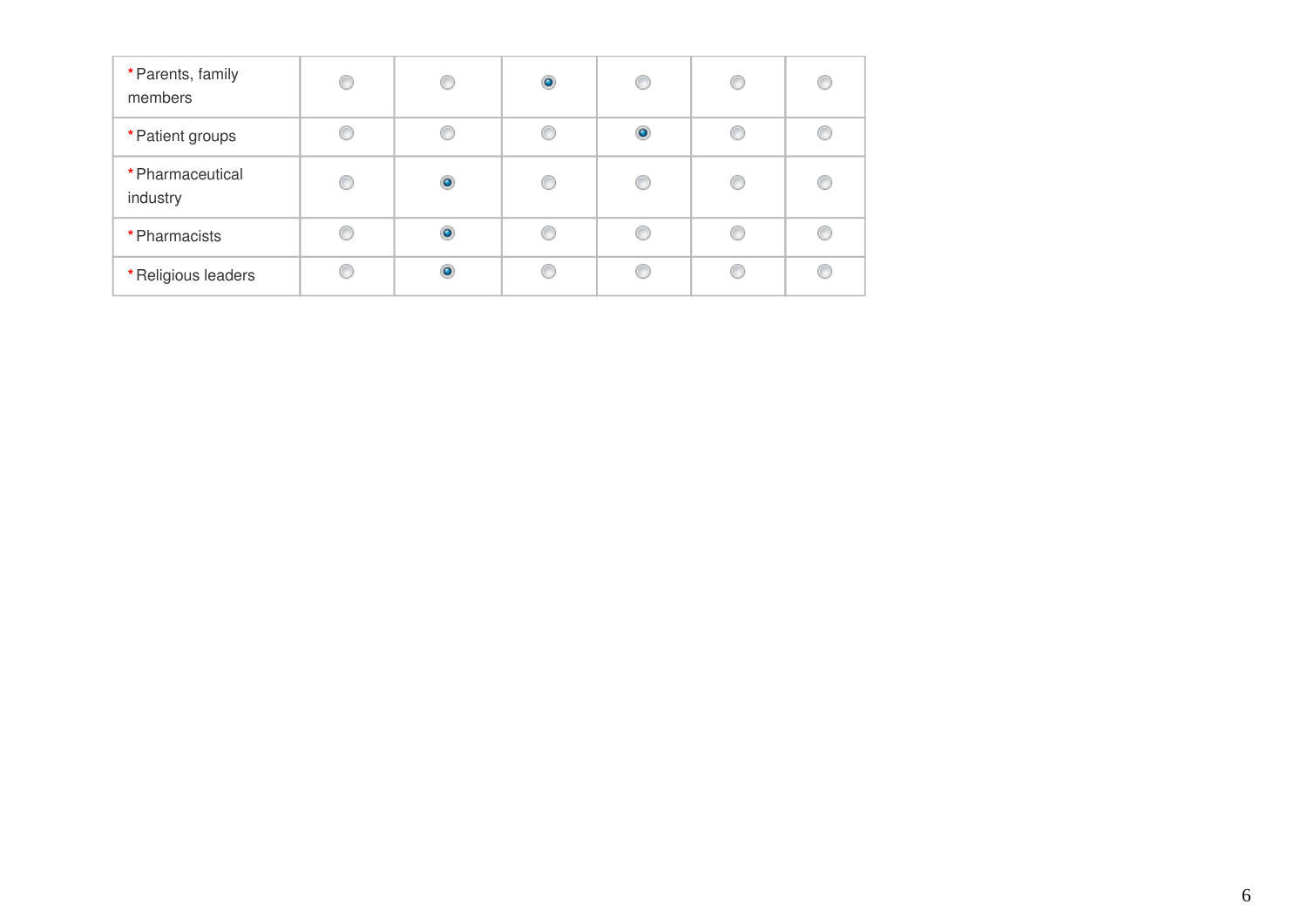**\*** 1.2 How can health authorities better communicate with the public on the safe use and effectiveness of vaccines?

Please select all that apply

- Articles in newspapers
- $\Box$  European campaigns
- $\Box$  National campaigns
- $\nabla$  Provision of relevant user friendly information online
- Social media (Twitter, Facebook, etc)
- Special programmes on radio/TV
- None of the above
- Don't know / No opinion
- $\blacksquare$  Other (please specify)

#### Other (please specify)

Comprehensive one page leaflet for the healthcare professions (easy to understand and explain)

**\*** 1.3. How can health authorities better communicate with healthcare workers on the safe use and effectiveness of vaccines?

Please select all that apply

- European campaigns
- $\Box$  National campaigns
- **Newsletter**
- $\Box$  Specific training during the University studies
- $\Box$  Specific training in the workplace (including e-training)
- Don't know / No opinion
- $\blacksquare$  Other (please specify)

### Other (please specify)

Comprehensive one page leaflet for the healthcare professions (easy to understand and explain)

### 1.4. Based on your experience, how much impact do these factors have on vaccine hesitancy?

|                                                                                                                                       | <b>No</b><br>impact | Low<br>impact | Medium<br>impact | <b>Medium</b><br>to high<br>impact | High<br>impact | Don't<br>know $/$<br><b>No</b><br>opinion |
|---------------------------------------------------------------------------------------------------------------------------------------|---------------------|---------------|------------------|------------------------------------|----------------|-------------------------------------------|
| *complacency (perceived risks of<br>vaccine-preventable diseases are<br>low and vaccination is not<br>deemed necessary)               | ⊙                   | ⊙             | $\bullet$        |                                    |                |                                           |
| *confidence in effectiveness of<br>vaccines (trust issues in the<br>effectiveness and safety of<br>vaccines; the system that delivers |                     |               |                  |                                    |                |                                           |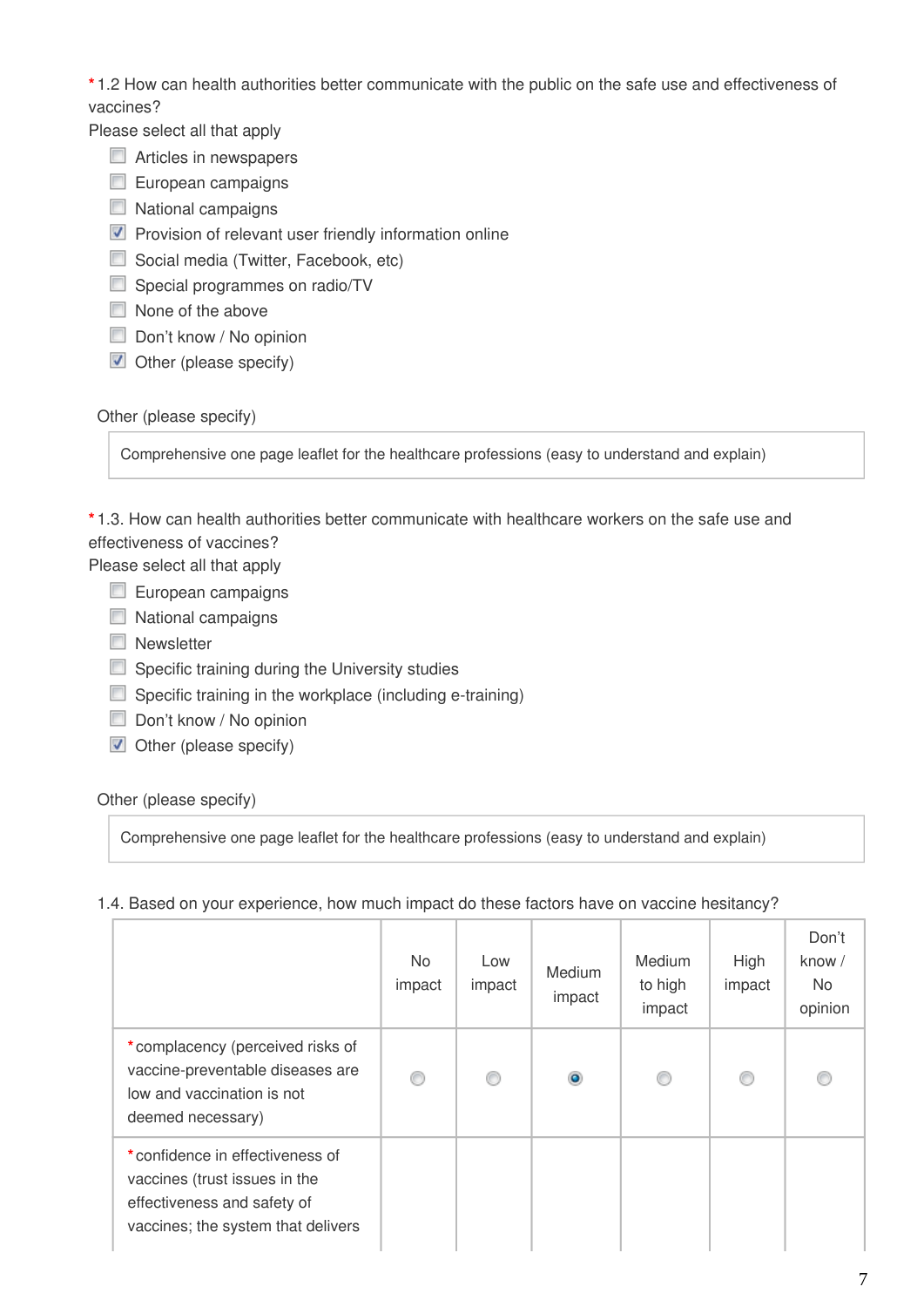| them, including the reliability and<br>competence of the health<br>services and health professionals;<br>and the motivations of the policy-<br>makers who decide on the<br>needed vaccines)                       |  |  |  |
|-------------------------------------------------------------------------------------------------------------------------------------------------------------------------------------------------------------------|--|--|--|
| *convenience (extent to which<br>physical availability, affordability<br>and willingness-to-pay,<br>geographical accessibility, ability<br>to understand and appeal of<br>immunisation services affect<br>uptake) |  |  |  |

### 1.5. Which other more specific factors do you think have a big influence on vaccine hesitancy?

|                                                                                                                                                      | <b>No</b><br>impact | Low<br>impact | Medium<br>impact | Medium<br>to high<br>impact | High<br>impact | Don't<br>know /<br><b>No</b><br>opinion |
|------------------------------------------------------------------------------------------------------------------------------------------------------|---------------------|---------------|------------------|-----------------------------|----------------|-----------------------------------------|
| * Activity of anti-vaccination<br>groups                                                                                                             | ∩                   | ∩             | ∩                |                             | $\bullet$      |                                         |
| * Attitude (negative or neutral) of<br>general practitioners                                                                                         | 0                   | ⊙             | ⊙                | ⊙                           | $\bullet$      | ∩                                       |
| * Different and sometimes<br>contradictory recommendations<br>from healthcare providers                                                              | ∩                   | ∩             | ⊙                | ∩                           | $\bullet$      |                                         |
| * Difficulties on access to vaccines                                                                                                                 | 0                   | $\bullet$     | 0                | 0                           | 0              | 0                                       |
| * Distrust of science                                                                                                                                | 0                   | ⊙             | 0                | ⊙                           | $\bullet$      | ⊙                                       |
| * Diversity of vaccination<br>schedules/calendars across<br>countries (e.g each country has<br>own rules on when, who and how<br>often to vaccinate) | ∩                   | ⋒             | $\bullet$        |                             | 0              |                                         |
| *Fear of possible side effects                                                                                                                       | 0                   | 0             | 0                | 0                           | $\bullet$      | 0                                       |
| *Funding issues (e.g. out-of-<br>pocket expenses)                                                                                                    | ⊙                   | ∩             | $\bullet$        | ∩                           | ∩              | ∩                                       |
| *Lack of (or too much) availability<br>of vaccines                                                                                                   | ∩                   | ∩             | ۰                | ∩                           | ∩              |                                         |
| *Lack of information about impact<br>and side effects of vaccination                                                                                 |                     | ⋒             | ⋒                |                             | ۰              |                                         |
| * Introduction of compulsory<br>vaccination for some vaccines                                                                                        | ∩                   | ∩             | ∩                | ∩                           | ۰              |                                         |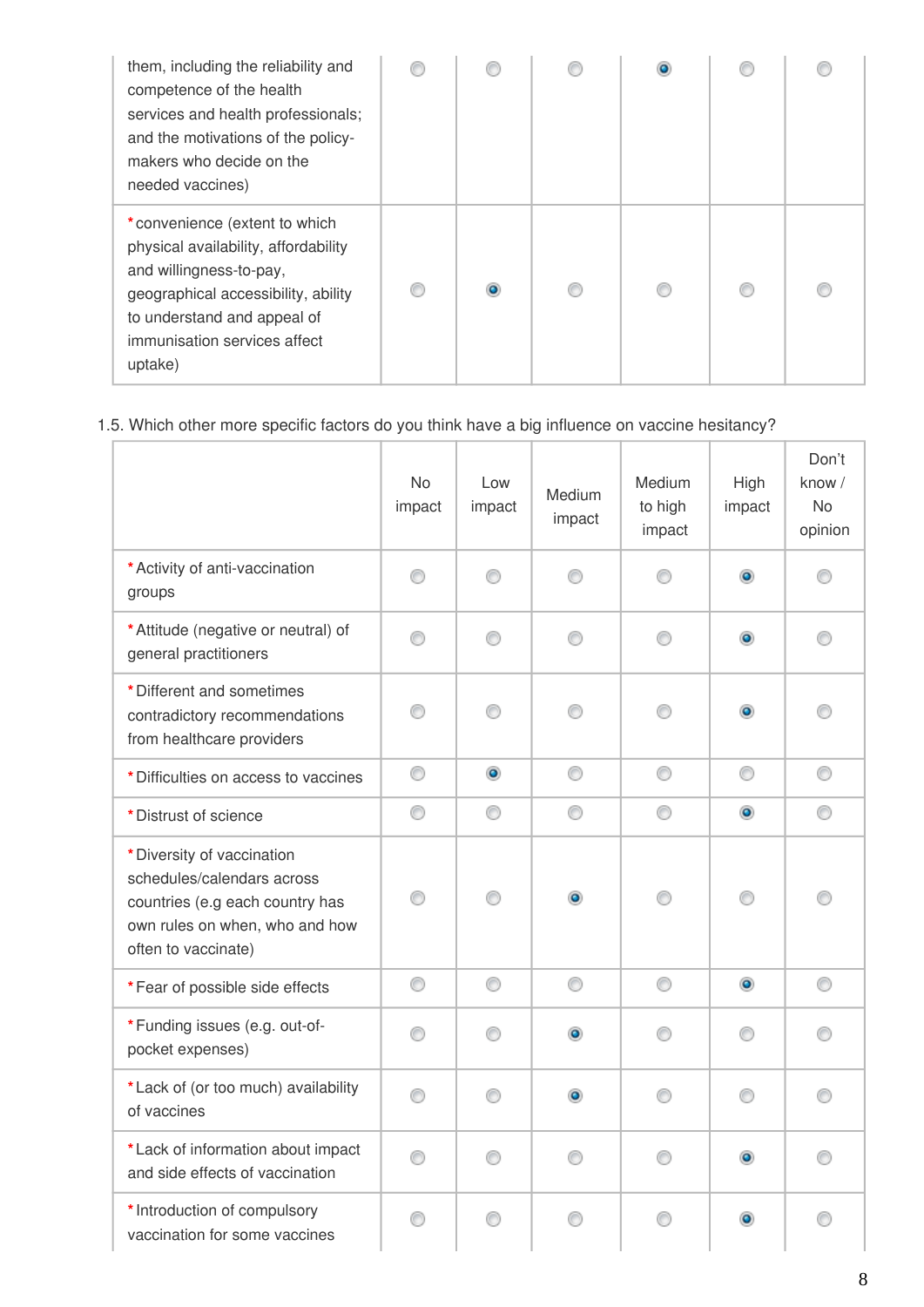| *One size fit all vials (e.g. same<br>dosage used for different age<br>groups) | O | ۰ |  |  |
|--------------------------------------------------------------------------------|---|---|--|--|
| * The belief that individual<br>decisions do not impact the<br>community       |   |   |  |  |
| *Unreliable news on social media<br>and the internet                           | € |   |  |  |

**\*** 1.6. Does the EU provide adequate communication to healthcare professionals on the benefits of authorised vaccines to maintain or increase trust?

Yes

 $\odot$  No

#### Please specify

*500 character(s) maximum*

Often there is a disconnection between the health authorities that work with the Commission and frontline people working with citizens/patients

**\*** 1.7. Does the EU ensure adequate communication to citizens on the benefits of authorised vaccines to maintain or increase trust?

Yes

 $\odot$  No

#### Please specify

*500 character(s) maximum*

ECDC and EMA initiatives do not reach EU citizens

**\*** 1.8 Does the EU ensure adequate communication to other relevant stakeholders (e.g. patients' organisations, civil society) on the benefits of authorised vaccines to maintain or increase trust?

Yes

<sup>O</sup>No

#### Please specify

*500 character(s) maximum*

The civil society is more and more working into the cloud, through online platforms that do not provide efficient cooperation with the Commission

**\*** 1.9 What activities should the EU undertake in order to better support healthcare professionals in advising citizens on their vaccination needs and in strengthening confidence in vaccines?

### Please select all that apply

EU campaigns on vaccination

 $\overline{\phantom{a}}$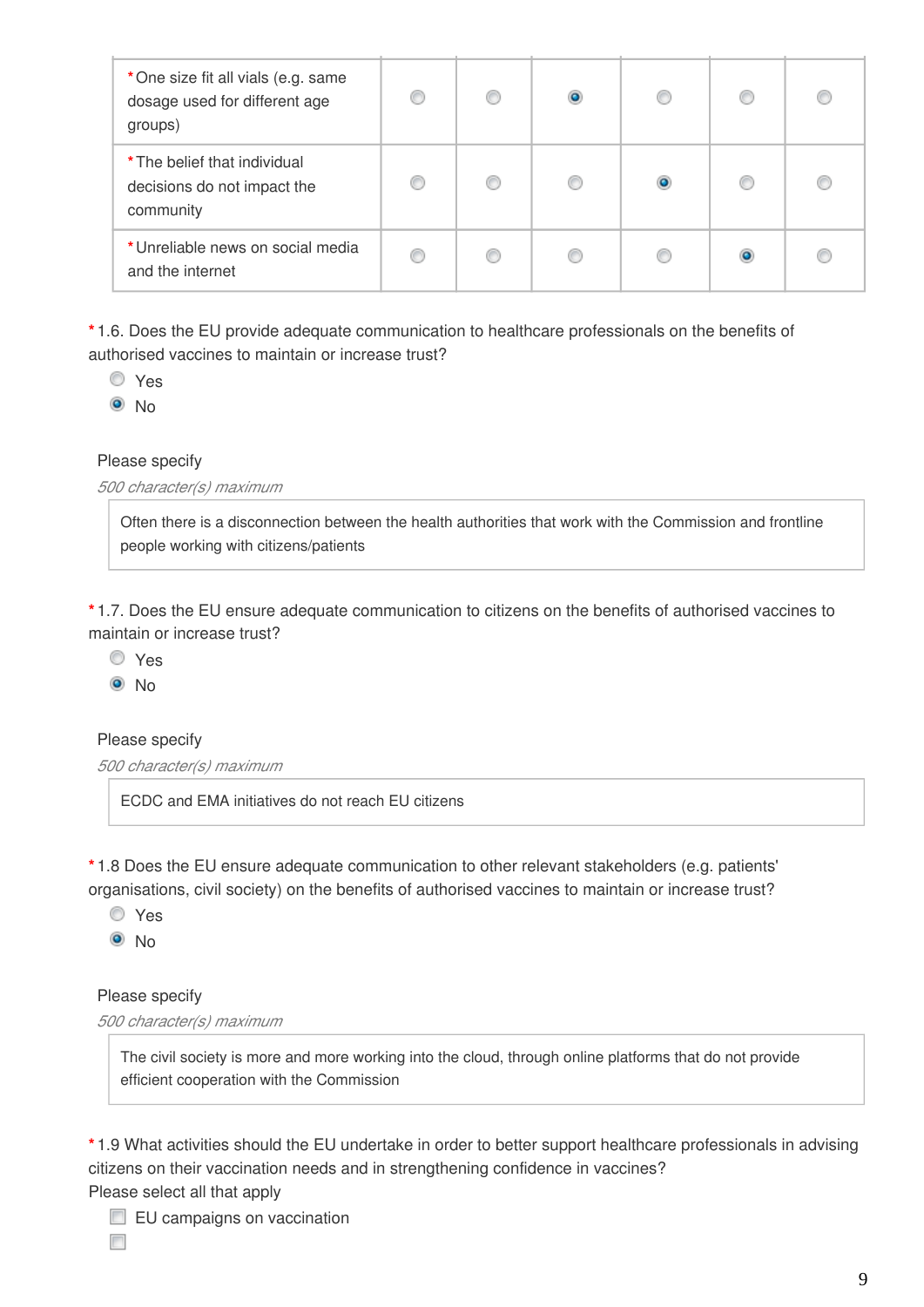Propose common EU wide vaccination schedules

- **Proposing an EU vaccination day for awareness on vaccination**
- **Providing Scientific materials**
- **Providing online information/training materials (e.g. e-learning)**
- **Providing support/training to improve communication on immunisation**

**V** Others

#### Please specify

#### *300 character(s) maximum*

All above initiatives are relevant, but it is key that the EU citizens see what the EU is doing for them, as they are not aware of what the EU does for them.

1.10 In order to reduce vaccine hesitancy and help Member States´ efforts to increase vaccine coverage rates, a number of activities to cooperate at EU level are listed in the table below. Please rate the helpfulness of the following EU facilitated activities:

|                                                                                                                                                                                                                                               | Not<br>helpful | Slightly<br>Helpful | Helpful   | Very<br>helpful | Don't<br>know $/$<br><b>No</b><br>opinion |
|-----------------------------------------------------------------------------------------------------------------------------------------------------------------------------------------------------------------------------------------------|----------------|---------------------|-----------|-----------------|-------------------------------------------|
| *a) Member States establish a shared EU<br>mapping on vaccine coverage, vaccine safety<br>and vaccine effectiveness                                                                                                                           | ⊙              |                     |           |                 |                                           |
| *b) Member States and health professional<br>associations develop and provide together in-<br>service training for health professionals                                                                                                       |                |                     |           |                 |                                           |
| *c) Member States and health professional<br>associations develop and provide together<br>information sessions with parent on vaccination                                                                                                     |                |                     |           |                 |                                           |
| *d) Member States set-up of an information<br>website with user friendly, evidence based, up<br>to date and factual information on safety and<br>effectiveness of vaccines for the population<br>and health professionals                     |                |                     |           |                 |                                           |
| *e) Member States have common tools to<br>follow what is published on social and online<br>media, to monitor, in real time, the public<br>confidence in vaccines, in view of<br>understanding and appropriately addressing<br>public concerns |                |                     | $\bullet$ |                 |                                           |
| *f) Member States evaluate together the<br>impact of intervention strategies to address<br>vaccine hesitancy                                                                                                                                  |                |                     |           |                 |                                           |
|                                                                                                                                                                                                                                               |                |                     |           |                 |                                           |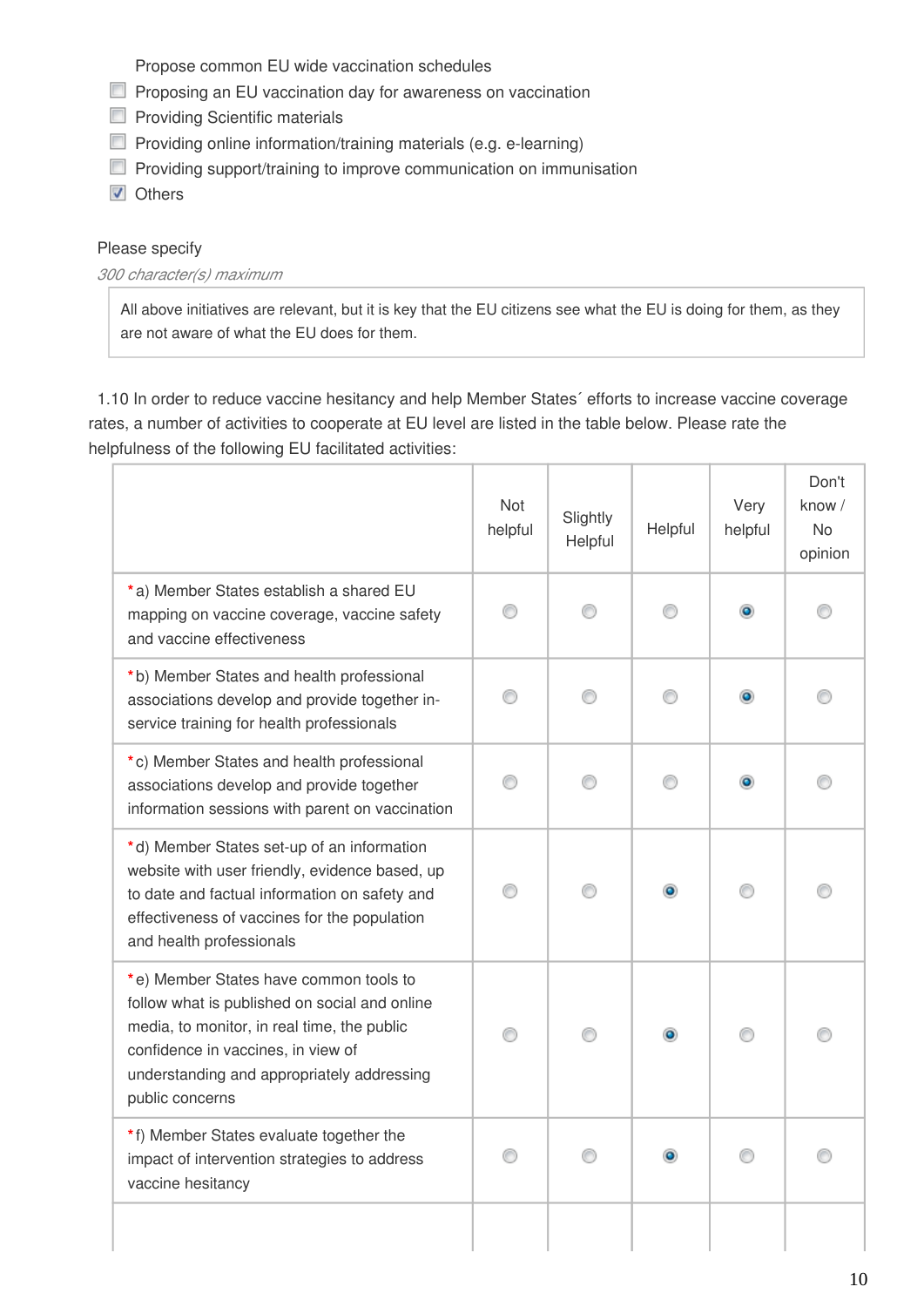| *g) Member States share media campaigns on<br>vaccination                                                                                      |  |  |  |
|------------------------------------------------------------------------------------------------------------------------------------------------|--|--|--|
| *h) Member States establish a common<br>approach towards a recommended EU<br>vaccination schedule and an EU vaccination<br>card and registries |  |  |  |

1.11 Who do you think should make efforts in providing scientific arguments in favour of vaccination programmes?

|                                                                                                                               | Low<br>efforts | Medium<br>efforts | High<br>efforts | Don't<br>know /<br>No<br>opinion |
|-------------------------------------------------------------------------------------------------------------------------------|----------------|-------------------|-----------------|----------------------------------|
| *a) International organisations (e.g. WHO, Global Health<br>Security Initiative)                                              |                |                   |                 |                                  |
| *b) European Commission and EU agencies (European<br>Centre for Disease Prevention and Control, European<br>Medicines Agency) |                |                   | $\bullet$       |                                  |
| *c) Member States                                                                                                             | ⋒              | ۵                 |                 |                                  |
| *d) Pharmaceutical industry                                                                                                   | ⋒              | ۵                 |                 |                                  |
| *e) Healthcare professionals (doctors, nurses,<br>pharmacists, etc.)                                                          |                |                   | $\bullet$       |                                  |
| *f) Non-Governmental Organisations.                                                                                           | $\bullet$      |                   |                 |                                  |

**\*** 1.12 What actions are necessary to better support health care professionals to advocate vaccination? *200 character(s) maximum*

One page leaflet that frontline healthcare professionals can use to build up confidence from citizens

#### **\*** 1.13 How can civil society contribute to overcome vaccine hesitancy?

*200 character(s) maximum*

By using the aforementioned leaflet to inform their constitutency

#### **\*** 1.14 What role can the industry play in reducing vaccine hesitancy?

*200 character(s) maximum*

Industry cannot help in reducing vaccine hesitancy as people do not trust it.

## PILLAR II: SUSTAINABLE VACCINE POLICIES IN THE EU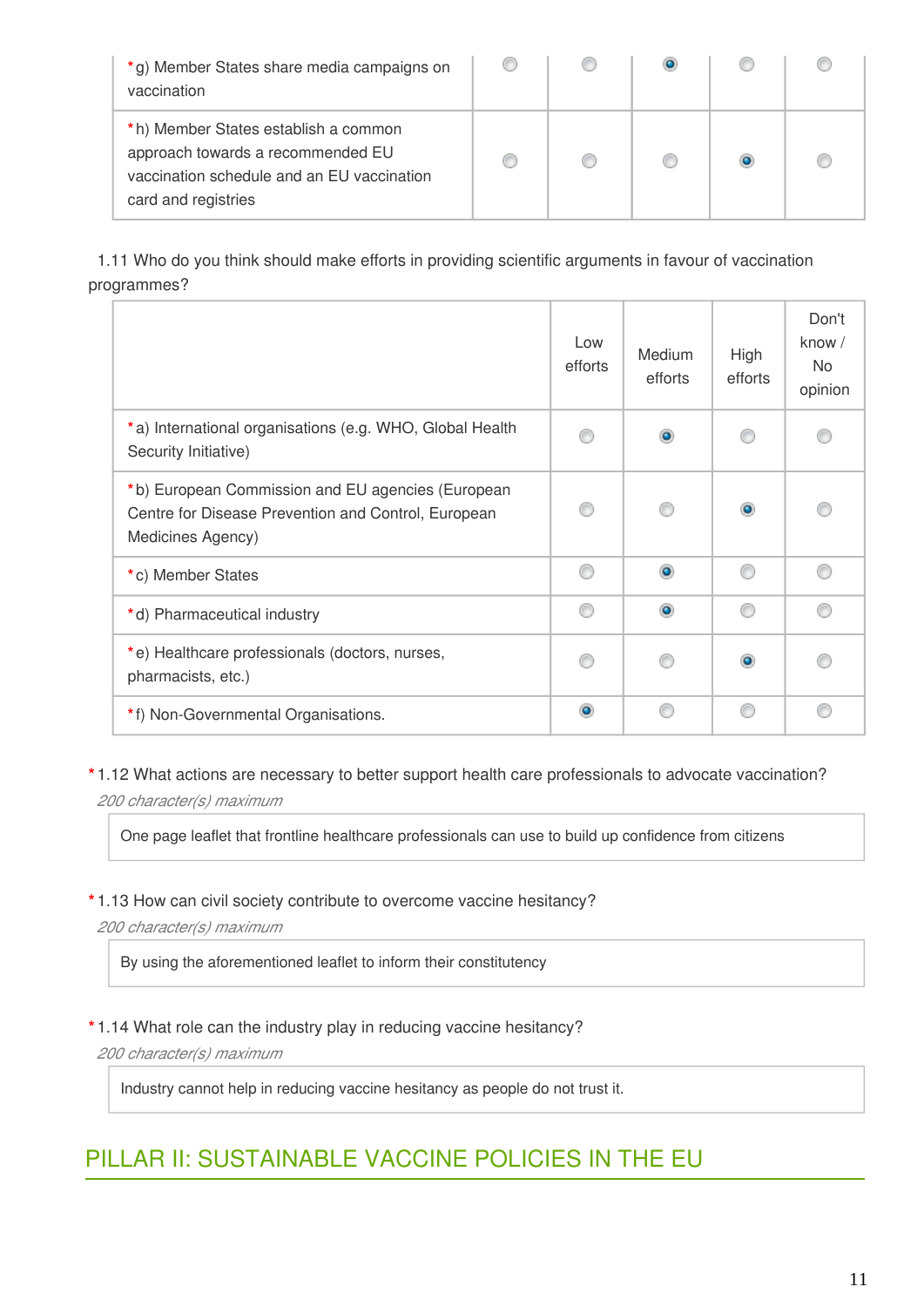2.1 Which organisations do you think are responsible for ensuring that vaccination programmes are successful?

|                                                                                          | Yes | No. | Don't know /<br>No opinion |
|------------------------------------------------------------------------------------------|-----|-----|----------------------------|
| *a) International organisations (e.g. WHO, UNICEF, Global Health<br>Security Initiative) |     | O   |                            |
| *b) European Commission and EU agencies (ECDC, EMA)                                      |     | C   |                            |
| *c) EU Member States                                                                     | o   | €   |                            |
| *d) Healthcare professionals (doctors, nurses, pharmacists)                              |     | ◎   |                            |
| *e) Non-Governmental Organisations.                                                      | C   | ◎   | ۰                          |
| *f) Pharmaceutical industry                                                              | C   | €   |                            |

**\*** 2.2 What actions are necessary to better integrate vaccination programmes in national health systems? *500 character(s) maximum*

Develop primary care, community care and boost advance nurse practioners and nurse prescribing

**\*** 2.3 What actions are necessary to promote vaccination as a central part of prevention policies? *500 character(s) maximum*

Develop primary care, community care and boost advance nurse practioners and nurse prescribing

**\*** 2.4 What kind of incentive(s) do you consider most helpful to establish and/or maintain a sufficient production capacity for vaccines in the EU?

*500 character(s) maximum*

-

**\*** 2.5 How can coordination be improved at EU level to better address vaccines shortages?

*500 character(s) maximum*

Through public procurement, cfr Ebola crisis

**\*** 2.6 How can public health and regulatory authorities better communicate with vaccine industry to better balance vaccine supply and demand?

*500 character(s) maximum*

Through joint/value-based public procurement

**\*** 2.7 What are the most important issues (both short-term and long-term) to be addressed in a dialogue between public health authorities and industry?

*500 character(s) maximum*

Access and price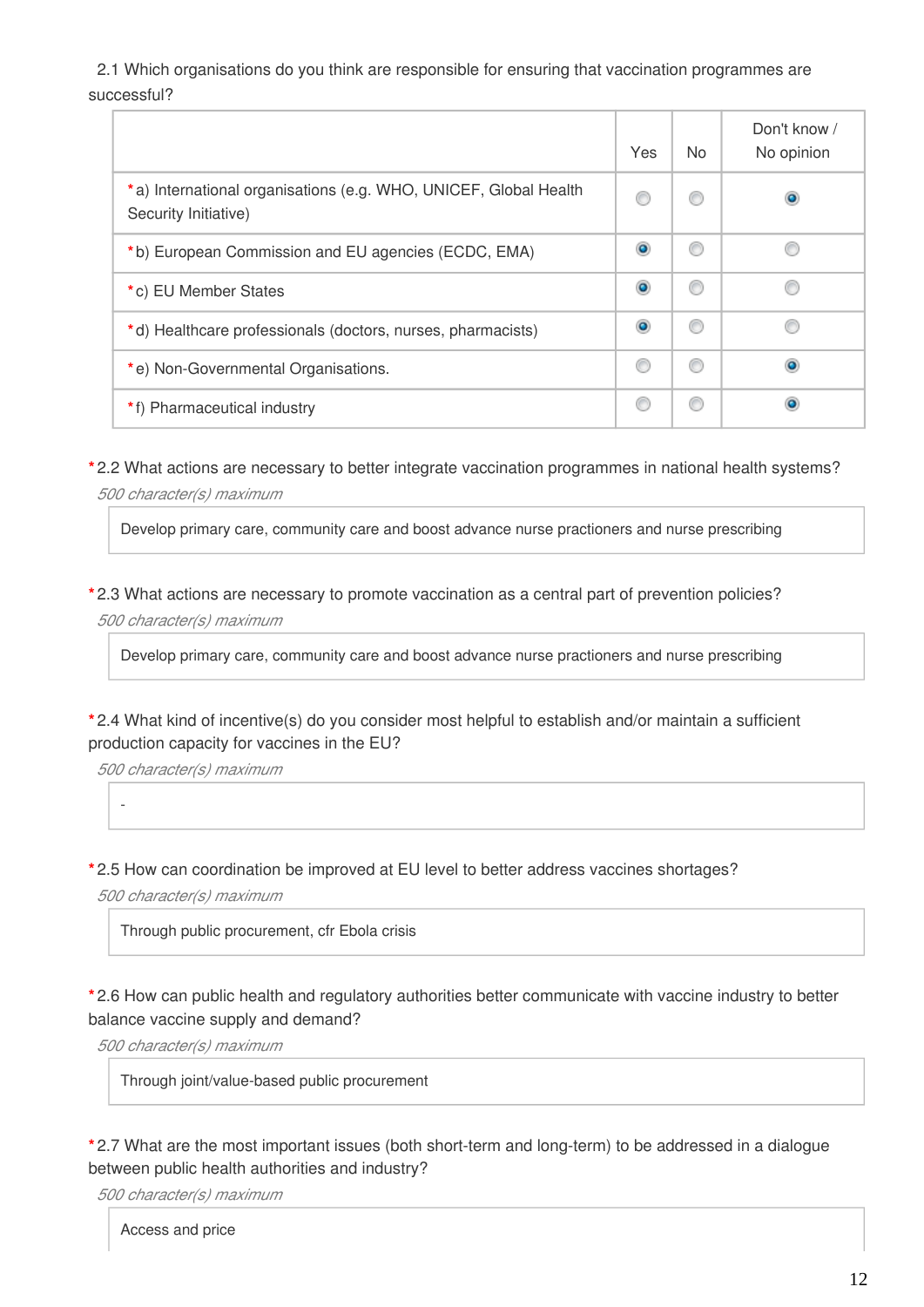**\*** 2.8 What kind of actions could be taken to increase vaccine manufacturing capacities and reduce long production lead times in the European Union?

*500 character(s) maximum*

-

**\*** 2.9 What kind of actions could be taken to bolster and speed up the R&D for innovative vaccines against unmet medical needs and increase vaccine and R&D capacities in the EU?

*500 character(s) maximum*

It is important to unmedicalise vaccinate and focus on unmet primary care needs

2.10 Which policy interventions would have the biggest impact on mitigating vaccine shortages at EU level?

|                                                                          | <b>No</b><br>impact | Low<br>impact | Medium<br>impact | Medium<br>to high<br>impact | High<br>impact | Don't<br>know /<br><b>No</b><br>opinion |
|--------------------------------------------------------------------------|---------------------|---------------|------------------|-----------------------------|----------------|-----------------------------------------|
| *Regulatory clarifications                                               | ⊙                   | ⊙             | ⊙                | ∩                           | ⊙              | $\bullet$                               |
| *Mutual assistance among<br>Member States, sharing vaccines              | ∩                   | ∩             | ⋒                | ∩                           | $\bullet$      |                                         |
| *Vaccine forecasting                                                     | ⊙                   | ⊙             | ⊙                | ⊙                           | ⊙              | $\bullet$                               |
| * Prioritisation of vaccine<br>Research and Development                  | ∩                   | ∩             | ⋒                | ⋒                           | ⋒              |                                         |
| *Joint Vaccine procurement<br>between countries                          | ⋒                   | ⋒             | ⋒                | ⋒                           | $\bullet$      |                                         |
| *Stakeholder dialogue                                                    | ⊙                   | ⊙             | ⊙                | ⊙                           | ⊙              | $\bullet$                               |
| * Availability of individual<br>vaccines (not only combined<br>vaccines) |                     |               |                  |                             | ∩              |                                         |
| * Stockpile of key vaccines at EU<br>level                               | ⋒                   | ∩             | ⋒                | ⋒                           | $\bullet$      |                                         |
| * Alignment and simplification of<br>vaccination schedules               | ∩                   | ∩             |                  |                             |                |                                         |

### **\*** 2.11 What actions could the EU undertake to establish independent and sustainable information on vaccine effectiveness at EU level?

*500 character(s) maximum*

Create a leaflet co-designed with healthcare professionals, in particular frontline nurses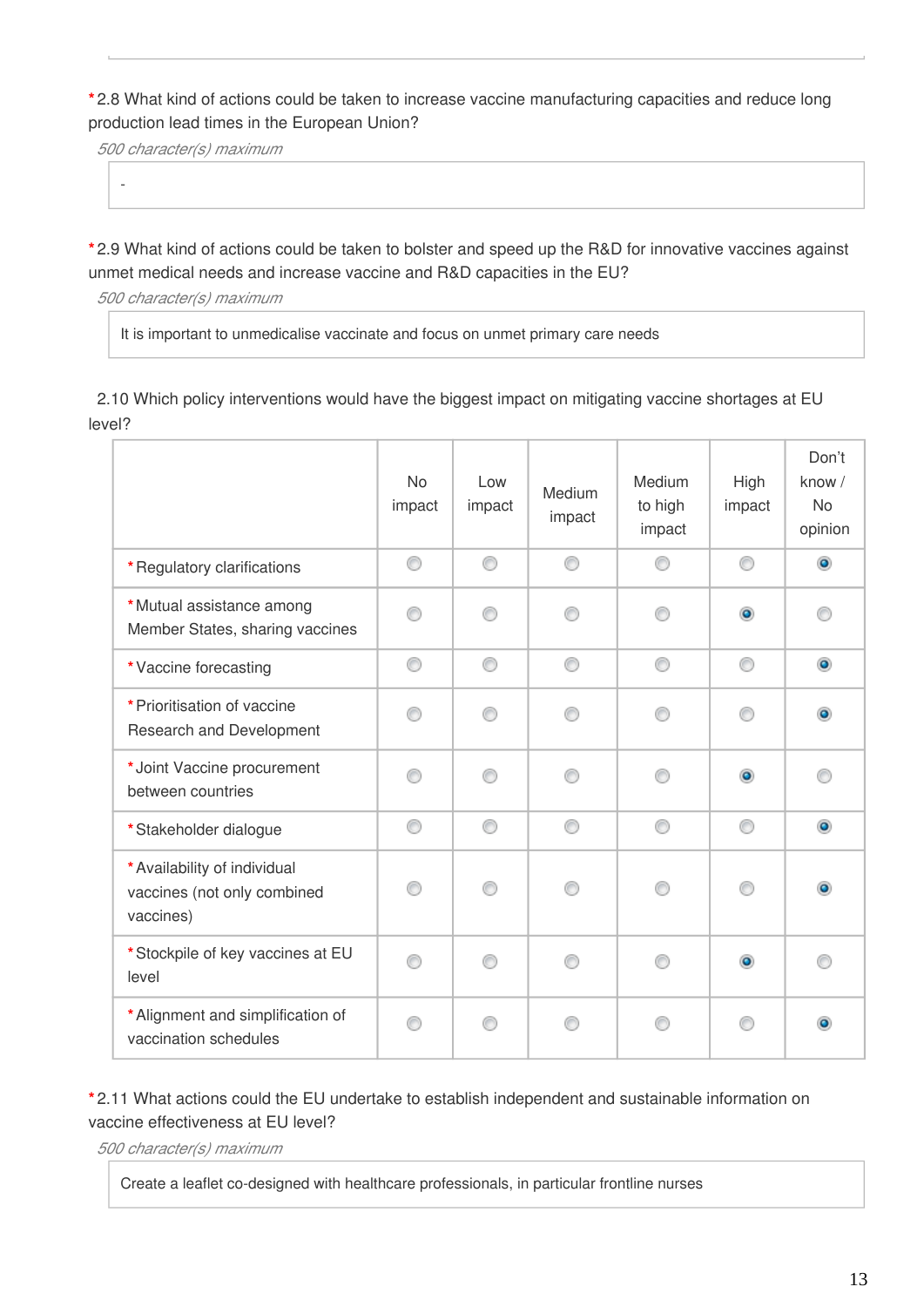**\*** 2.12 What actions could the EU undertake to establish independent and sustainable information on vaccination impact monitoring at EU level?

*500 character(s) maximum*

Develop a European vaccination card, cfr IMI (DG GROW) and the personalised electronic health record

**\*** 2.13 How could grassroots level organisations, particularly NGOs, patient groups and civil society be better engaged in supporting sustainable vaccination policies?

#### *500 character(s) maximum*

Move the NGOs back from the online plaftorms to face to face meetings

**\*** 2.14 How can the EU better support scientific evaluations for the introduction of new vaccines in the EU, in respect of national competences in the decision-making process?

*500 character(s) maximum*

By the EFPIA IMI project

**\*** 2.15 Should the EU develop a common approach to vaccination schedules across the European Union?

- Yes
- No

Please explain and indicate reasons for your response (e.g. spelling out the advantages / disadvantages) *500 character(s) maximum*

That would help to develop common standars for basic (life-threatening) vaccines e.g. children vaccines (not including influenza vaccines)

**\*** 2.16 List two or three priority areas of investment in eHealth to strengthen the monitoring of vaccination programmes.

*500 character(s) maximum*

IMI DG GROW database, personalised electronic health record, EU online vaccination card

**\*** 2.17 Do you consider that each EU citizen should have a record of their vaccination history available electronically to vaccination providers?

Yes

No

2.18 Of the following actions please indicate the importance you would assign to each to improve coverage rates in the interest of public health:

|  | Least<br>important | Important | Most<br>important | Don't<br>know/<br>No<br>opinion |
|--|--------------------|-----------|-------------------|---------------------------------|
|  |                    |           |                   |                                 |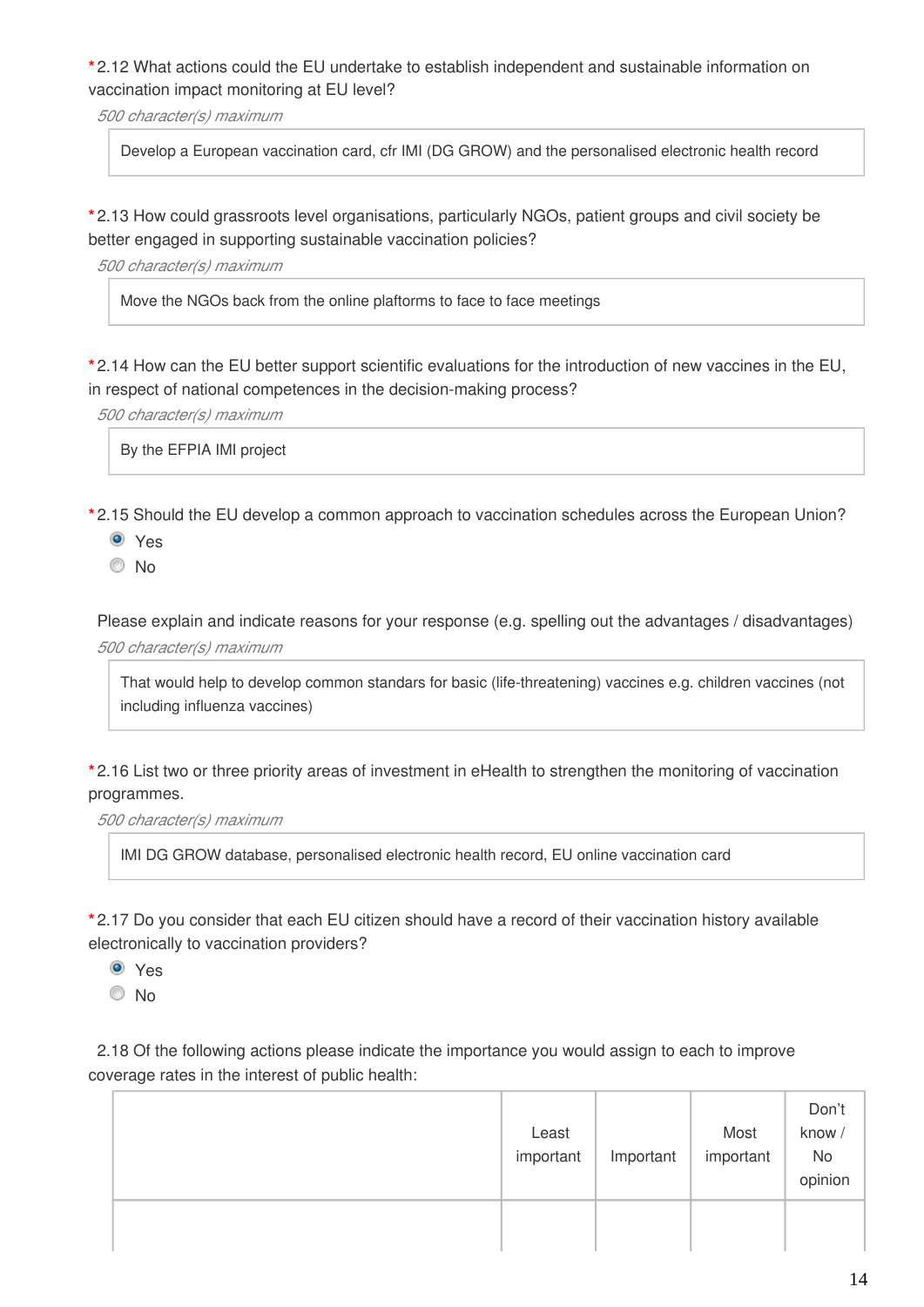| *Setting up effective electronic vaccination<br>reminder systems                                                                                         |  |  |
|----------------------------------------------------------------------------------------------------------------------------------------------------------|--|--|
| * Improving linkage with patient summaries and<br>electronic health records, including access to<br>patient immunisation history.                        |  |  |
| * Facilitating cross-border sharing of information on<br>vaccination status and interoperability across<br>different points of care at national/EU level |  |  |

**\*** 2.19 In which areas would it be important to support new EU actions to address sustainability of vaccination programmes?

*500 character(s) maximum*

Primary and community care (schools, youth organisation, elderly care home, public health centres) = going frontline

# PILLAR III: EU COORDINATION, INCLUDING THE PROMOTION OF STAKEHOLDERS' DIALOGUE AND CONTRIBUTION TO GLOBAL **HFALTH**

**\*** 3.1 Should the EU propose initiatives to facilitate the exchange of vaccine medicinal products across countries to respond to situations of shortages?

Yes

© No

#### Please explain

*500 character(s) maximum*

**\*** 3.2 Do you consider that the EU system should further support and facilitate the exchange of best practices in vaccination policies among Member States?

Yes

© No

#### Please explain

*500 character(s) maximum*

**\*** 3.3 What kind of EU cooperation is missing in the area of vaccination?

*500 character(s) maximum*

Reaching out to the public through frontline nurses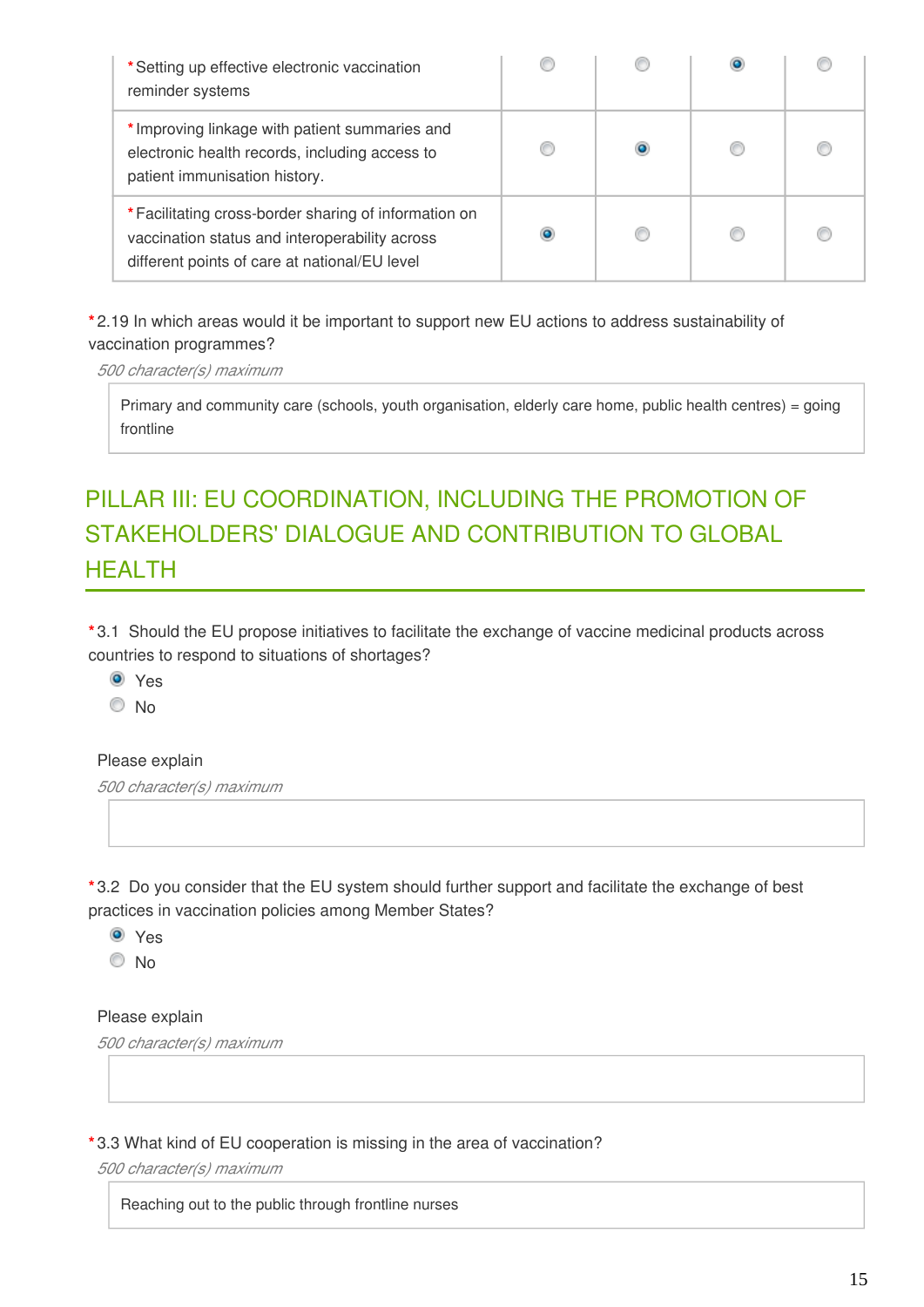3.4 In your view, which funding instruments could be important to support vaccines R&D?

|                                                                                                                                      | Not<br>important | Less<br>important | Important | Very<br>important | Don't<br>know /<br><b>No</b><br>opinion |
|--------------------------------------------------------------------------------------------------------------------------------------|------------------|-------------------|-----------|-------------------|-----------------------------------------|
| *Funding via EU framework<br>Programme Horizon 2020 grant<br>scheme                                                                  |                  |                   |           | $\bullet$         |                                         |
| *SME instrument under Horizon 2020                                                                                                   | ⊙                | ⊙                 | ⊙         | $\bullet$         |                                         |
| *Loan-based instruments like<br>InnovFin Infectious Diseases<br>provided jointly by the EC and the<br>European Investment Bank (EIB) |                  |                   |           |                   |                                         |
| * Inducement Prizes                                                                                                                  | ⊙                | ∩                 | ⊙         | ∩                 |                                         |
| *R&D funding provided by the EC's<br>public-private partnership Innovative<br>Medicines Initiative (IMI)                             |                  |                   |           | $\bullet$         |                                         |
| *R&D funding provided by the<br>European & Developing Countries<br>Clinical Trials Partnership (EDCTP)                               |                  |                   |           |                   |                                         |
| *R&D provided entirely by the budget<br>of the EU (public-public partnership)                                                        |                  |                   |           | $\bullet$         |                                         |

**\*** 3.5 Regarding vaccine research for fighting infectious diseases, should the efforts of the European Union focus on actions in the EU region alone or also focus on worldwide actions?

Actions in the EU region

- Worldwide actions
- Both are equally important
- Don't know / No opinion

3.6 In order to increase the contribution of vaccination to public health preparedness and help Member States´ efforts to ensure vaccine supply, a number of activities to cooperate at EU level are listed in the table below. Please rate the helpfulness of the following EU facilitated activities:

|                                                                                                                   | <b>Not</b><br>helpful | Less<br>Helpful | Helpful | Very<br>helpful | Don't<br>know $/$<br>No.<br>opinion |
|-------------------------------------------------------------------------------------------------------------------|-----------------------|-----------------|---------|-----------------|-------------------------------------|
| *a) Member States collaborate to assess<br>vaccination needs                                                      | Œ                     |                 | ⊙       |                 |                                     |
| *b) Member States collaborate to build a<br>European virtual repository on vaccine<br>management needs and stocks | C                     | ۰               | ⊙       |                 |                                     |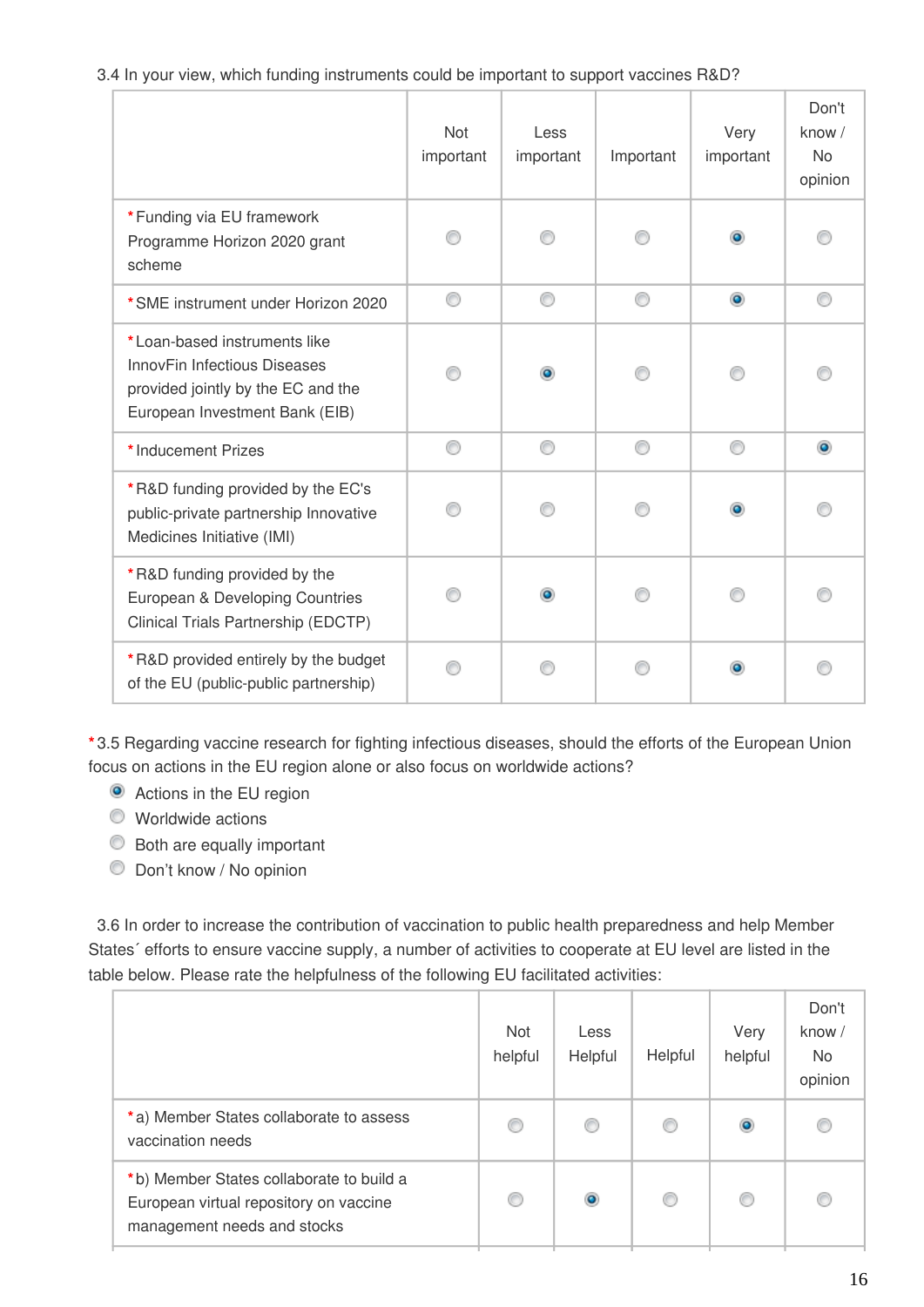| *c) Member States collaborate to evaluate<br>financing mechanisms for the procurement of<br>vaccines                                                                                        |  |  |  |
|---------------------------------------------------------------------------------------------------------------------------------------------------------------------------------------------|--|--|--|
| *d) Member States collaborate to investigate<br>public perception on the pharmaceutical<br>industry.                                                                                        |  |  |  |
| *e) Member States collaborate to develop a<br>crisis management plan with industry to<br>anticipate and reduce risks during vaccine<br>manufacturing able to decrease vaccine<br>shortages. |  |  |  |
| *f) Member States collaborate to establish a<br>stakeholder communication platform to better<br>balance vaccine demand and supply.                                                          |  |  |  |

3.7 In order to increase the efficiency and effectiveness of EU funding of vaccine R&D and Research and Development, a number of activities to cooperate at EU level are listed in the table below. Please rate the helpfulness of the following EU facilitated activities:

|                                                                                                                                                                                 | Not<br>helpful | Less<br>Helpful | Helpful   | Very<br>helpful | Don't<br>know $/$<br>No.<br>opinion |
|---------------------------------------------------------------------------------------------------------------------------------------------------------------------------------|----------------|-----------------|-----------|-----------------|-------------------------------------|
| *a) Member States collaborate to identify<br>common stages and criteria for priority-setting<br>of vaccine R&D needs.                                                           |                |                 | $\bullet$ |                 |                                     |
| *b) Member States collaborate to develop a<br>concept and prototype for a vaccine research &<br>development priority-setting framework.                                         |                |                 |           |                 |                                     |
| *c) Member States collaborate to develop a<br>roadmap of unmet population needs in terms of<br>vaccination that can be used to inform all future<br>vaccine funding programmes. |                |                 | ⋒         |                 |                                     |

3.8 Which organisation should make efforts in ensuring vaccine supply and addressing vaccine shortages?

|                                                                                     | No.<br>efforts | Low<br>efforts | Medium<br>efforts | High<br>efforts | Very<br>high<br>efforts | Don't<br>know /<br>No.<br>opinion |
|-------------------------------------------------------------------------------------|----------------|----------------|-------------------|-----------------|-------------------------|-----------------------------------|
| *a) International organisations (e.g.<br>WHO, Global Health Security<br>Initiative) | C              | $\bullet$      | ◎                 | O               | ◎                       |                                   |
| *b) European Commission                                                             | €              | C              | ۱                 | O               | €                       |                                   |